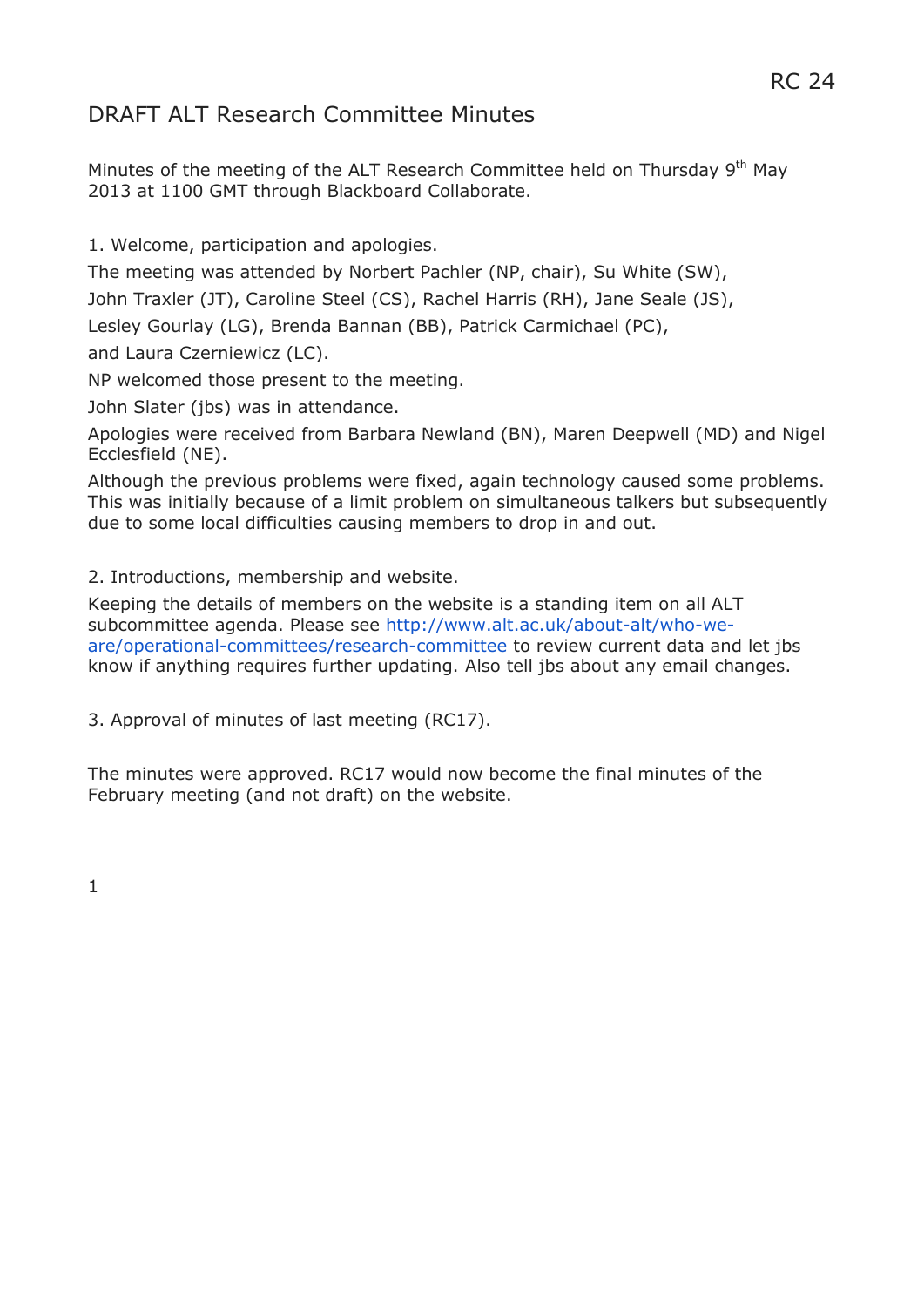4. Matters arising not separately on the Agenda.

The committee received Paper RC18 noting that all items covered were on the agenda and that actions had essentially been completed. Specifically:

*4.5 Practitioner researchers*: NE and jbs had followed through the actions and RC21 was a report on progress (Agendum 9).

### *4.6 ALTC and Research papers*: Action completed:

There were about as many research submissions as in previous years. It was hoped that the resulting special issue will contain 6 papers and all will be presented on Wed 11<sup>th</sup> September in Nottingham.

Sheila Kearney has been contacted and the programme is being worked on. There were further discussions about  $11<sup>th</sup>$  September under Agenda 7 and 10.

#### *4.7 Joint events*: Action completed

The policy round table had been held jointly with Intellect and the possibility of collaboration with CAL was covered under Agendum 8. A joint OER event had also been a success.

#### *4.8 Possible Policy Board*: Action completed

Thanks to all members who had contributed. Report on activity is covered under Agendum 6.

#### *4.10.3 ocTEL Progress*: Action completed

Thanks to all members who had contributed to the initial evaluation. Report on activity is covered under Agendum 5.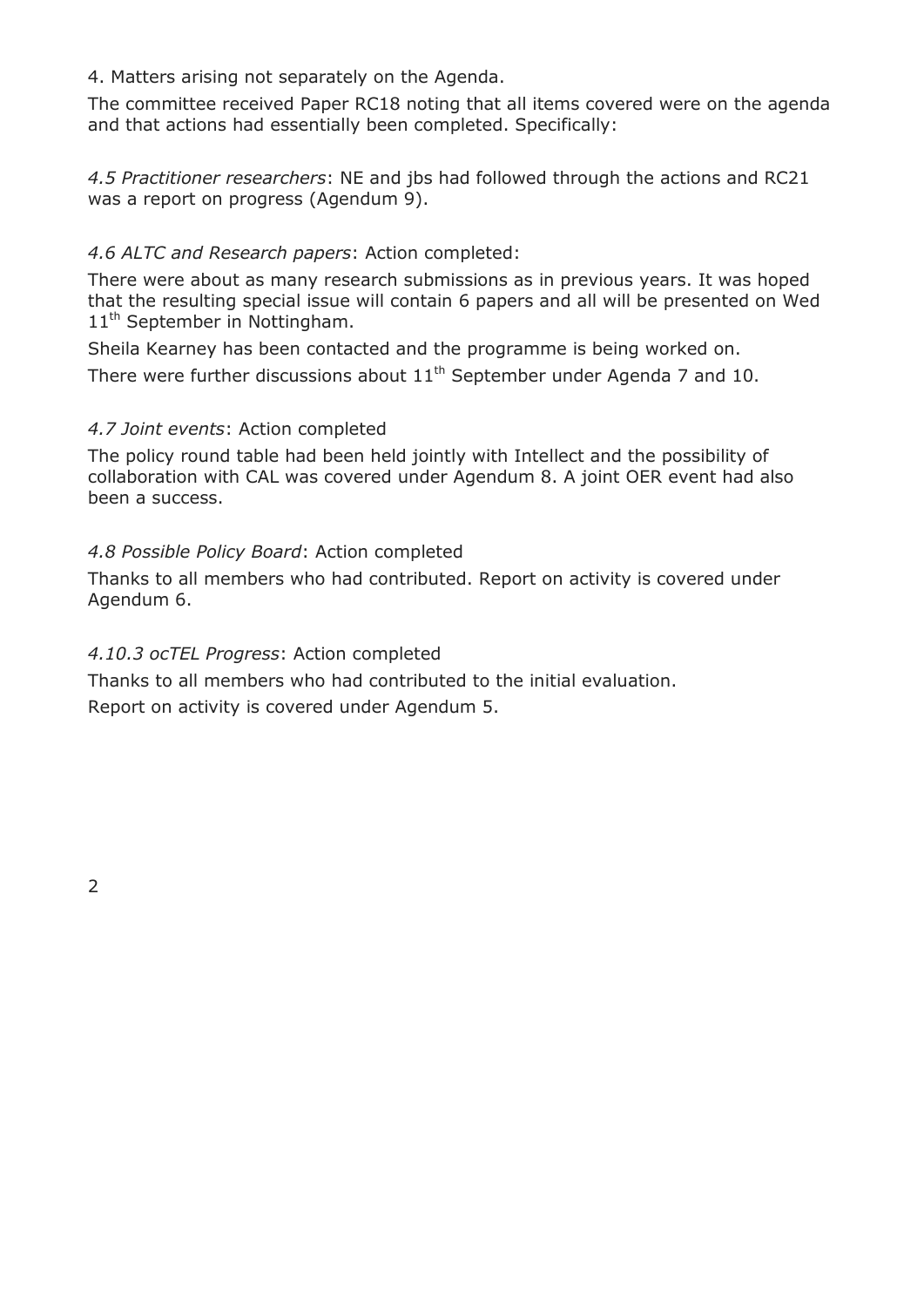5. Progress on ocTEL:

The committee received RC23 on this topic to which RH spoke and then answered questions. It noted the progress was solid but it was too soon to say whether attrition would be in line with other MOOCs although RH described some measures being taken to improve over that including the work of Martin Hawksey in this area.

In response to a question of medium term reporting, RH outlined plans to contribute to a future special issue although that paper would be wider than ocTEL.

In response to a question on funding it was noted that most of the labour involved in delivery was volunteer effort by ALT members with the funding granted to set up the operation largely spent on management and development.

An open source platform was used and the materials were available for appropriate reuse.

6. Progress on Policy Board and pre meeting (Policy Round Table):

The committee received RC19. The round table meeting for about 20 people was held jointly with Intellect who supplied the venue, refreshments, and some attendees.

NP and jbs reported on the event which addressed a number of key items that would be the basis of the Policy Board in the autumn. A good deal of groupwork had led to about 32 bullets being collected which would be the basis of a "Green Paper". The bullets were currently being discussed by attendees and would be available to RC.

Members might like to see the slides that supported Martin Oliver (MO)'s talk.

Action: jbs to circulate the URL for MO slides

Note It is available at<http://www.slideshare.net/MartinOliver>

7. Research at ALTC including a proposal for a RC session to introduce the research day on  $11<sup>th</sup>$  Sept:

See RC 20. jbs reported that the 6 research papers were likely to form the core of the day which would be Wed  $11<sup>th</sup>$  Sept in Nottingham. LG confirmed that there had been a tightening of the standard and indeed one paper that had been previously submitted to RLT and rejected had again been spotted and rejected as a research paper. A check was underway on the remaining ones.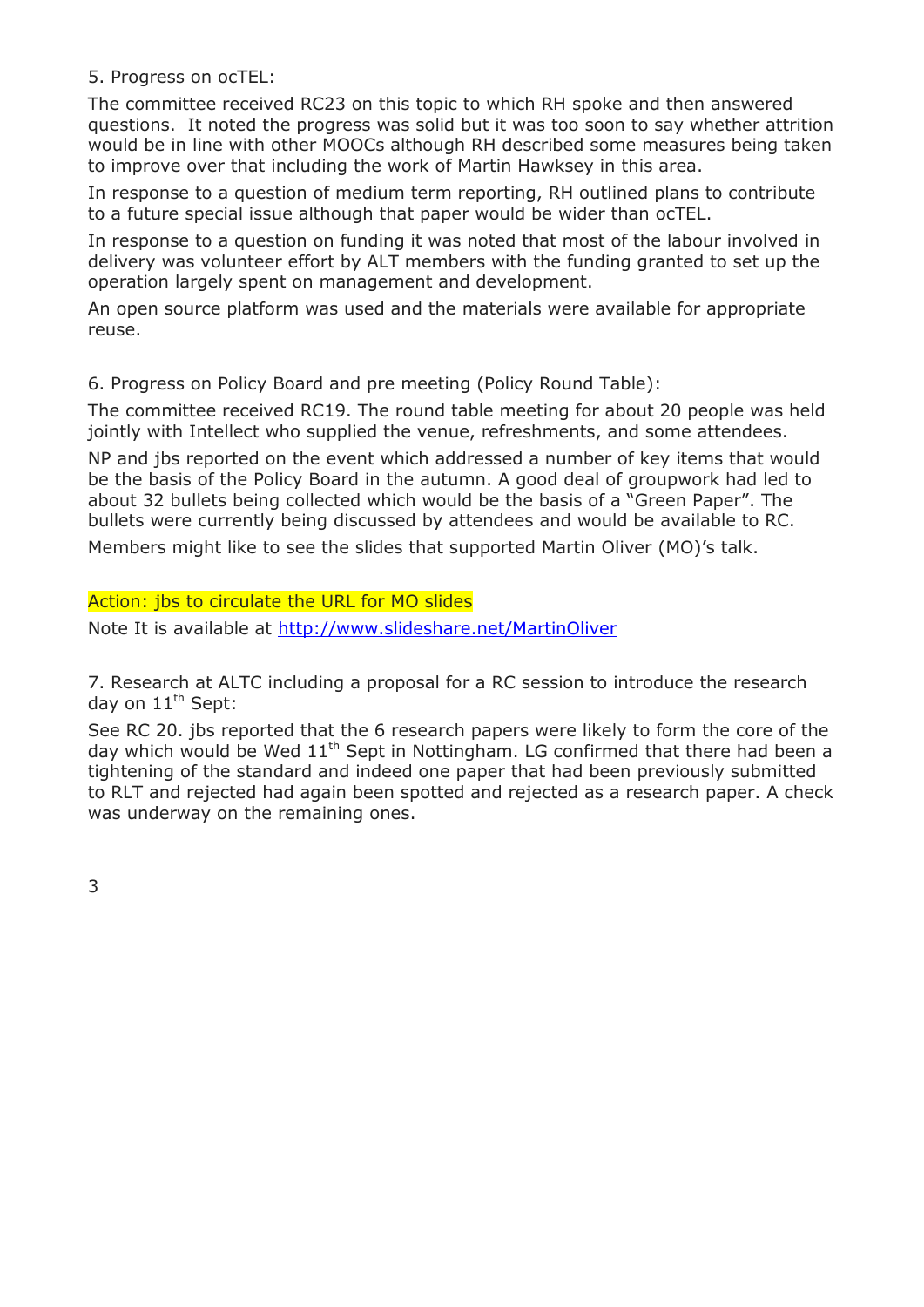There was some debate about the purpose of an RC led session proposed to introduce the day. Some felt that it was unfair for RC members to get an un-reviewed slot. However there was support for a "Why do we reject research papers for ALTC/RLT and others" session - as a piece of development work that could be useful to delegates, especially postgraduates and early career researchers. LG volunteered to be involved in the session but other members of RC who would be there on  $11<sup>th</sup>$  September were required.

Action: Other volunteers to help shape and deliver this session to contact jbs, preferably before end May 2013.

#### 8. RC and CAL 14:

CAL is looking to involve ALT RC in their 2014 conference in Amsterdam in the first half of 2014, probably March. They are rebranding themselves as the European Conference on Computers and Learning (away from a more UK focus) and hoping to attract a lot of European attendance to compensate for falling UK numbers. They have some exciting new ideas such as introducing PechaKuchas, collecting the best papers for a special issue, and reducing the amount of paper and other physical things involved.

They had previously suggested working with ALT and maybe co-locating their conference close to ALTC but were now looking to involve a member of RC on the steering committee as their event was more research focused than ALTC.

In response to questions it was noted that a major publisher actually subsidised and ran the conference and that the best papers went into a special issue of their journal (probably not OA). Some members counselled no ALT involvement but others felt that it would be good for someone to get involved. The matter would now go to CX

Action: Anyone wanting to take on this role please contact jbs to take forward. Action NP and jbs to lead at CX and get a decision on the way forward for ALT.

Note: There was a volunteer but the publisher support fell through and so there was no need for any decision at CX.

4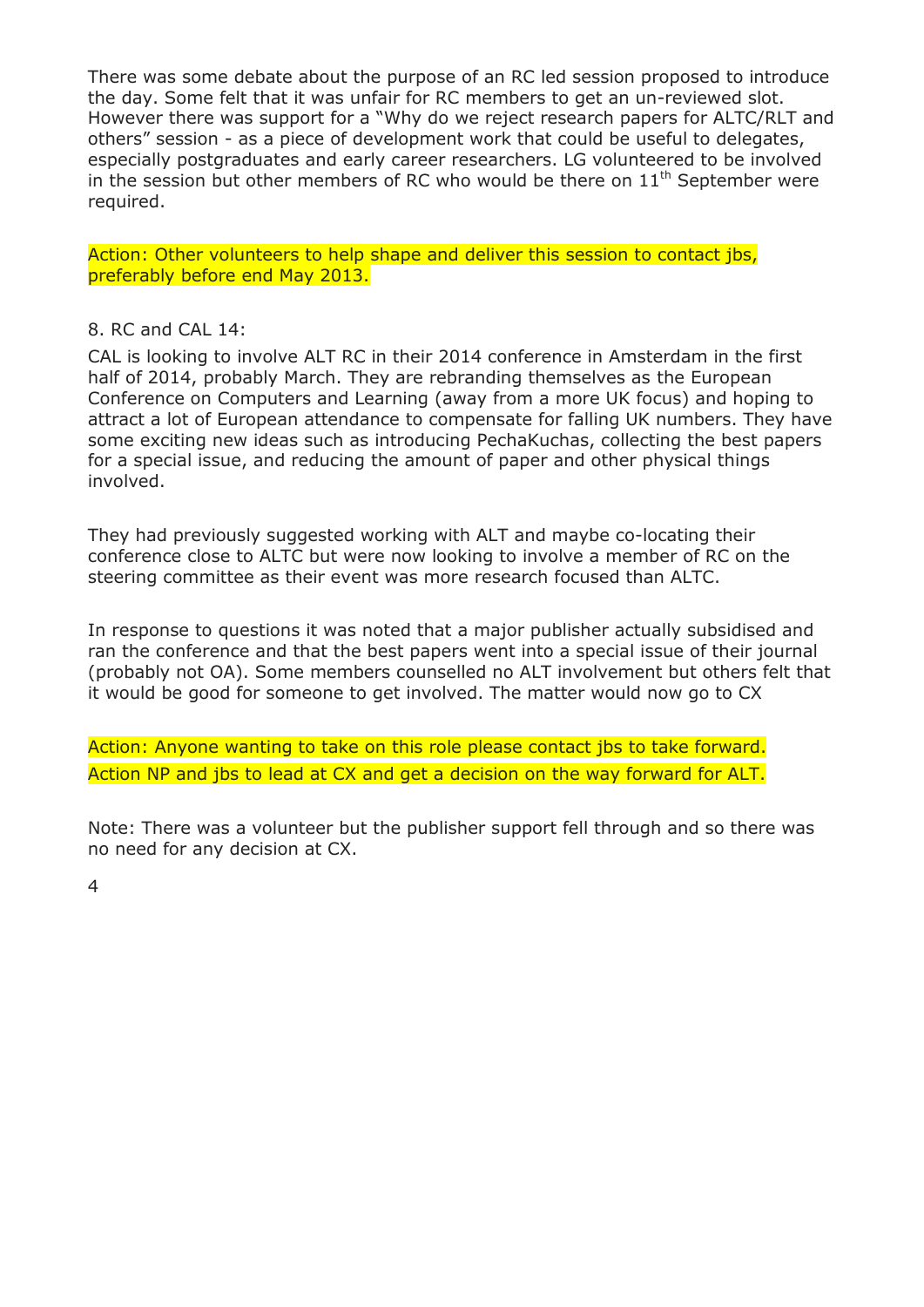9. Practitioner Researchers:

The committee received RC 21 – an interim paper prepared by NE and jbs. Most activities proposed were in hand. The committee looked forward to a fuller report next time.

Action: NE and jbs to meet, progress actions with MD, and report back

10. To and from other committees including journal progress (standing item):

• Progress on CMALT (MSC)

The committee received a report RC22 form jbs and looked forward to further reports.

Journal Progress

The committee received a verbal report from LG. There were four priorities identified when the new editors took up post.

- o Better reviewing/procedures (including getting reviews on time)
- o Dealing with the large backlog of papers
- o Marketing
- o Getting more and better papers submitted.

Good progress had been made on the second which was no longer an issue. The first needed work and potentially help from RC members. The third was in hand. JT suggested that all papers should be checked to ensure that research interventions on which they were reporting had a sound ethical basis.

The last issue remained serious and a special edition deadline had been extended and overall the flow needed to be improved. The publisher was now helping using its wider experience. One problem remained the lack of an ISI ranking and this deterred many, especially some from outside the UK. It took time to get a ranking and it was believed that progress was being made.

11. There was no other business:

- 12. Dates of next three meetings.
- 5